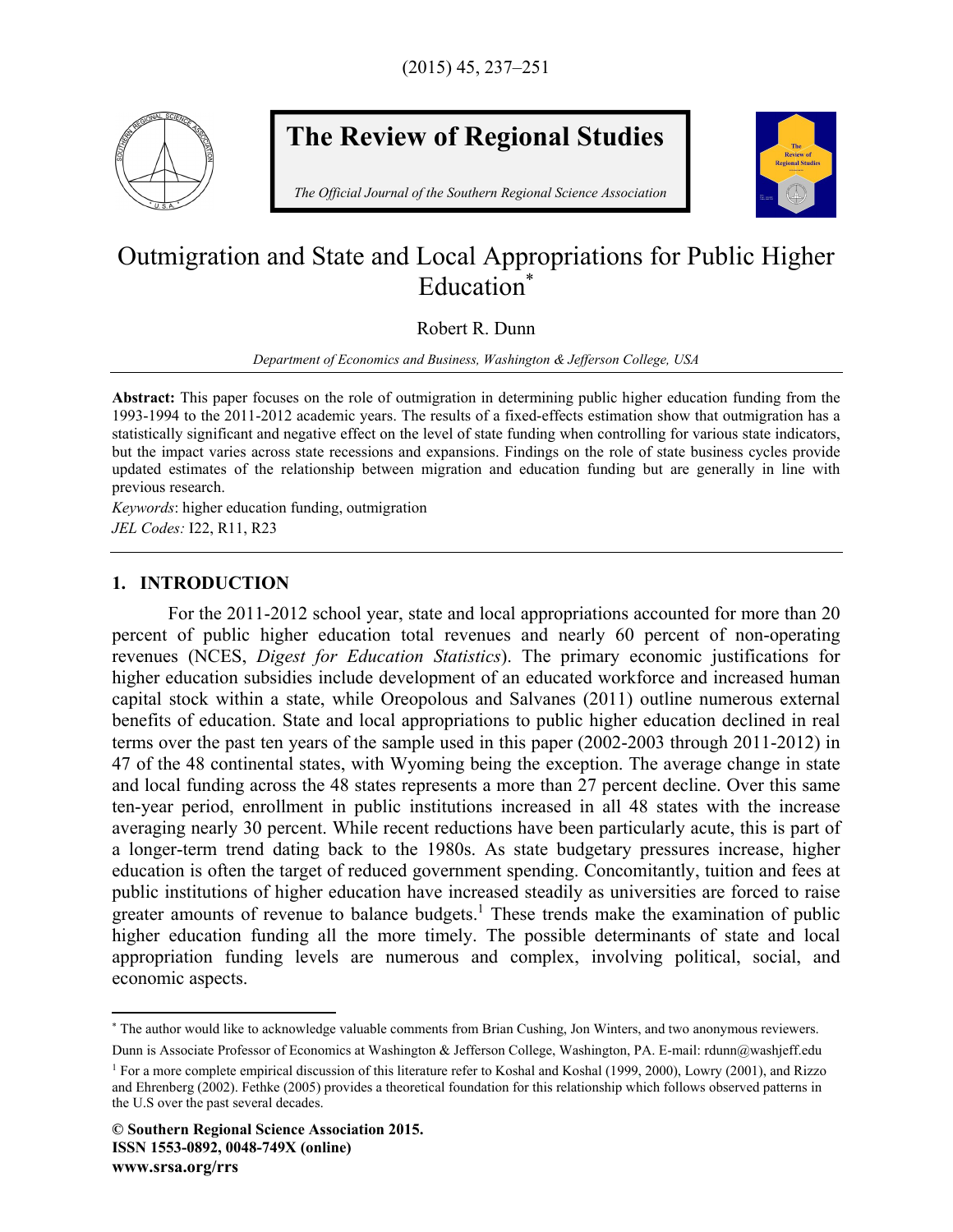Humphreys (2000) provides evidence that state business cycles play an important role in determining the level of state and local appropriations to higher education; this paper updates that analysis to some extent. Related to this, the education and regional science literatures present evidence that outmigration may be negatively capitalized into state spending on public higher education by legislators who are wary of missing out on the expected benefits of education due to the mobility of residents who are responding to the economic implications of increased outmigration. While it is not possible to isolate the migration behavior of college educated residents with this sample, gross outmigration is used as a proxy to examine the role of outmigration in the public higher education appropriations process following Strathman (1994) and Rizzo (2005). The ability to observe outmigration annually over 19 years yields more years of observation than previous researchers have been able to muster. It is possible to examine one of the mechanisms described above, but not tested in previous literature, between outmigration and public higher education spending; specifically the possibility that the loss of income and, therefore, revenue due to outmigration limits legislators' ability to spend on public higher education. In 2013, more than 46 percent of state and local tax revenue came from sales and gross receipts taxes while 42 percent was derived from personal income taxes for all states.<sup>2</sup>

The estimation results confirm that state-level economic conditions are of great importance, and they also show that gross state outmigration has a statistically and economically significant relationship with state and local public higher education appropriations per full-time equivalent (FTE) student. Specifically, a percentage point increase in outmigration leads to a \$339 decrease in appropriations per FTE student while controlling for other relevant political, social, and economic factors. This equates to a more than four percent drop based on the sample mean. Adjusted gross income (AGI) per out-migrant also has a statistically significant relationship with appropriations per FTE student which provides evidence that outmigration could reduce the amount of revenue available for public higher education funding, although the economic magnitude is relatively small. The findings here provide new, more detailed information about a relationship between outmigration and public higher education funding and confirm the importance of state economic conditions, as measured primarily by income per capita and state and local revenue per capita, in the decision making process.

#### **2. LITERATURE REVIEW**

1

As noted above, Humphreys (2000) identifies income levels and changes in income as crucial factors in explaining appropriations for public higher education. Using data from all 50 states for the years 1969 to 1994, the author shows that state appropriations are sensitive to business cycles. A similar relationship is found by Leslie and Ramey (1986) using regional-level data for enrollment and appropriations and the NBER coincident index as a national measure of the business cycle.<sup>3</sup> Humphreys (2000) uses real appropriations at the state level and state real personal income per capita as a state specific measure of the business cycle. During a recession, income levels fall and states collects less tax revenues, which results in lower state appropriations to public higher education. On average, a one percent change in real per capita income resulted in a 1.39 percent change in real appropriations per student. Higher education

<sup>2</sup> Based on U.S. Census Bureau, Annual Survey of State and Local Government Finance.

<sup>&</sup>lt;sup>3</sup> The NBER coincident index used by Leslie and Ramey (1986) is a weighted average of major economic indicators and includes data on production, employment, sales, and income. At the time is was prepared by NBER, the Federal Reserve Bank of Philadelphia now prepares a monthly Coincident Economic Activity Index for all 50 states that uses data on nonfarm payroll employment, average hours worked in manufacturing, unemployment rate, and real wage and salary disbursements.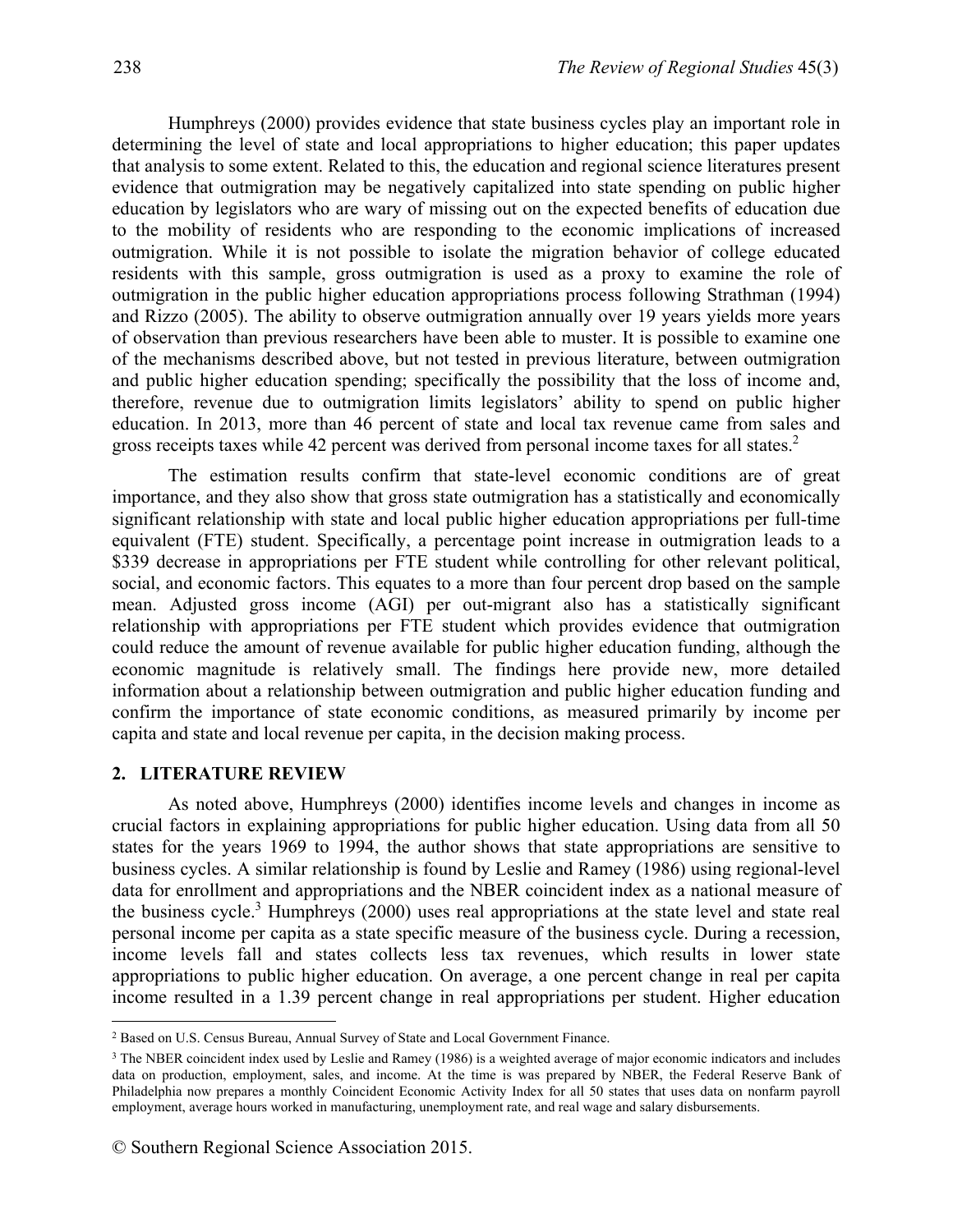may also be treated as nonessential during a recession and may be faced with increased cuts in spending as state legislatures attempt to balance the budget. In a study on the University of Minnesota, Hoenack and Pierro (1990) report a positive but small income elasticity between tax revenues and appropriations suggesting that revenues and spending do move together. The results reported here are in line with these findings.

Turning to the role of migration, Weisbrod (1962, 1964) hypothesizes that within a welfare-maximizing community rational voters are cognizant of the possibility of outmigration of educated residents and the resulting loss of associated benefits. Specifically, communities that experience significant outmigration tend to underprovide primary and secondary public education expenditures in the absence of a system of intergovernmental transfers. In a later paper, Weisbrod (1965) tests this theory empirically using observations from the 48 contiguous states for the 1959-60 school year and concludes that states that had experienced net outmigration subsequently spent less per pupil on primary and secondary public schooling. Net inmigration, a proxy for any possible spill-in effects, did not have a statistically significant effect on primary and secondary public education spending and, therefore, did not offset the negative spill-out effects associated with outmigration of educated residents. Weisbrod rationalizes that any costs or benefits from inmigration can be regarded as fixed because they are independent of community public expenditure decisions. This result does not mean that school expenditures fall to a suboptimal level, it only shows that expenditures are lower, and therefore it may be incorrect to conclude that there is underinvestment (Isserman, 1976).

Greene (1977) responds that local governments, not states, are the proper unit of analysis given that levels of primary and secondary school expenditures are primarily a local decision. Furthermore, he notes that gross migration flows, rather than net, are more effective at providing an accurate understanding of the relationship between migration and school expenditures. Using a sample of 53 school districts in New York for the 1971-1972 school year, the author finds qualitative support for Weisbrod's conclusion. However, the empirical model is sensitive to changes in specification and, in equations with greater explanatory power, the effects of both inmigration and outmigration are quantitatively small. Neither Holland (1974) nor Hadley (1985) is able to find evidence of negative capitalization of outmigration in spending for primary and secondary education. Hadley (1985) argues that the strong correlation between migration and per capita income in the 1950s made accurate interpretation difficult. After updating Weisbrod's estimation for the 1976-1977 school year, Hadley finds no support for the welfare maximization hypothesis and determines that income levels are of great importance in explaining expenditures.

Focusing on public higher education inherently corrects for some difficulties mentioned above. The primary source of non-operating revenue for public institutions of higher education is state appropriations. Decisions on the size of appropriations take place at the state level, thus justifying the use of state-level migration data. Clotfelter (1976) examines the effect of outmigration of college graduates on state and local support of public higher education and expenditures per capita by public institutions in all 50 states in 1970. The total expenditure measure is further disaggregated into student-related expenditures and general expenditures not related to student services. If institutions negatively capitalize outmigration of college graduates into state expenditures for education, it does not follow that this should affect more general expenditures unrelated to educating students. Outmigration is measured as an approximation of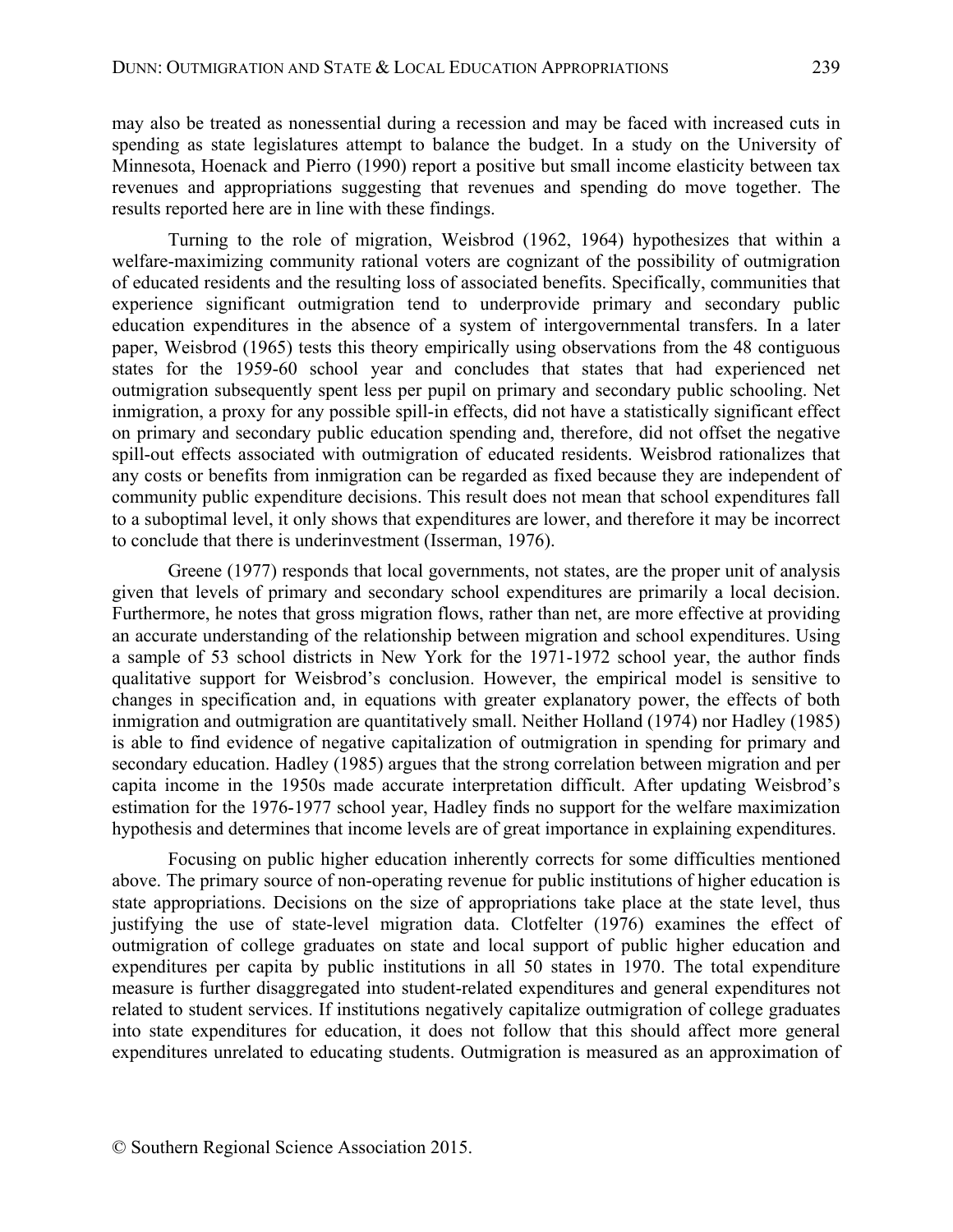the probability that an individual moves out of a state for some period of time in their life.4 Clotfelter reports a negative and statistically significant relationship between propensity for outmigration and higher education instructional expenditures per capita for 1970. The elasticity of migration is -0.442 with respect to expenditures on instruction. Outmigration is not significantly related to the measures of total expenditures, general expenditures, or state and local spending on public higher education. Clotfelter also concludes that increased enrollment and higher per capita income led to larger per capita higher education appropriations. Possible spill-in effects are not tested under the assumption that spending on higher education represents a fixed benefit and does not influence migration decisions.

Using a three-equation system to estimate factors affecting state and local appropriations, tuition revenue, and outmigration, Strathman (1994) tests for both spillover and spill-in effects of migration in the 48 contiguous U.S. states. He finds gross outmigration from 1985 to 1990 negatively affect state and local appropriations to public higher education for the 1989-1990 school year. A one percentage point increase in outmigration results in a \$103 reduction in appropriations per student. Inmigration does not have a statistically significant impact on appropriations. Rizzo (2006) reports similar results for 1977 to 2001 and measures outmigration as the share of the population five years prior that no longer resides in the state. The author shows that increased outmigration reduces the share of state education spending going toward higher education and also reduces the share of higher-education spending being appropriated directly to institutions. This paper updates these findings and expands the analysis by employing an annual panel data set featuring gross outmigration over 19 years.

Justman and Thisse (1997, 2000) develop theoretical models that identify the mechanisms through which interjurisdictional mobility leads to reduced investment in higher education when primary support is derived from subnational governments defined geographically, as is the case in the U.S. This type of structure also applies to the European Union, as skilled labor has become more mobile within the region over the past two decades. They argue that the incentives of state governments can be seriously compromised when mobility is relatively high, as it has traditionally been in the U.S.; they also note that current funding systems were developed at a time when migration was less common and more costly. Justman and Thisse argue that this focus on mobility at the subnational level can result in jurisdictions reducing expenditures on education to suboptimal levels.

Related empirical evidence on the link between state production of higher education and human capital stock in the state is presented by Bound et al. (2004). The authors find that the production of higher education has very little effect on the number of college educated workers in the state. Due to mobility, state investment in higher education has a limited ability to influence the stock of human capital within the state. Related to this, Groen (2004) finds only modest support for the hypothesis that attending a higher education institution within a state increases the probability of working in that state after graduation. He notes that the magnitude of the estimate is small and insufficient to justify broad-based merit-aid scholarship programs at the state level.

1

<sup>4</sup> The measure is constructed using eight age groups, 1 (25-29), 2 (30-34), 3 (35-39), 4 (40-44), 5 (45-49), 6 (50-54), 7 (55-59), 8 (60-64), from the 1970 Census. The proportion of individuals in each age group who migrated from a state between 1965 and 1970 is then combined to create a single measure of the propensity of an individual to move outside the state over the entire range of ages. The assumption is that the migration behavior of public college and university graduates is comparable to others in their age range.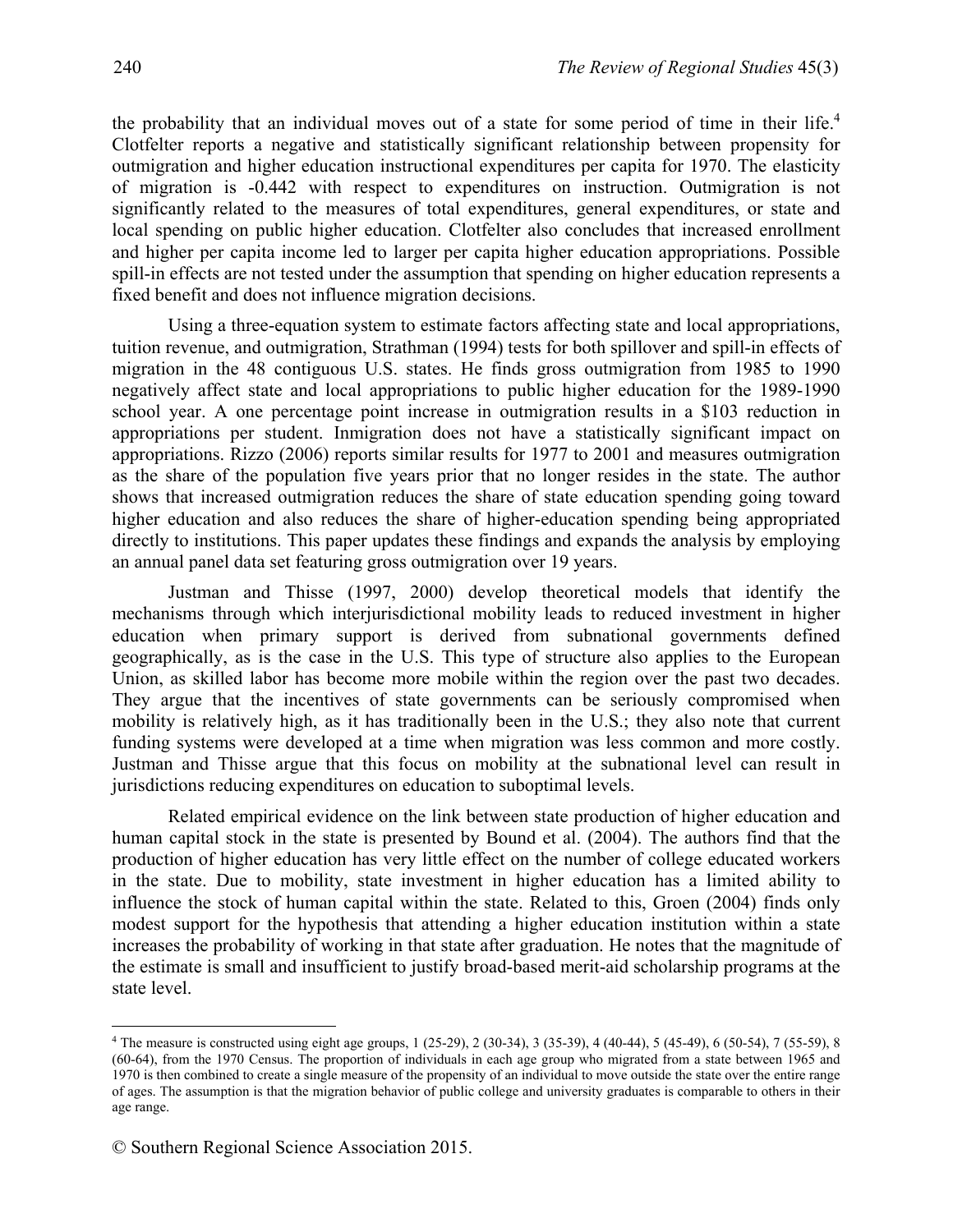Merit-aid scholarship programs have been implemented in 25 states. They are designed to encourage college-bound students from moving out of state. Recent research that focuses specifically on the mobility impacts of these programs reports mixed findings. Malamud and Wozniak (2012) use data on Vietnam War draft avoidance and education decisions to show that obtaining additional education increases the likelihood that individuals with more years of higher education will live outside the state of their birth. Similarly, Sjoquist and Winters (2013) report that while Georgia HOPE scholarship program is effective at retaining students within the state for higher education, its recipients still have higher propensities to migrate out of the state after graduation. This is particularly true of high ability students in the study. Hawley and Rork (2013) report similar findings in that young, college-educated individuals are less likely to migrate out of states with scholarship programs but older, college-educated individuals are more likely to migrate out of these states. In contrast, Hickman (2009) finds that the Florida Bright Futures scholarship program increases the likelihood that eligible students remain in the state after graduation and Sjoquist and Winters (2014) report similar results when generalizing across all 25 such programs, although they note some state programs have no impact on outmigration.

Given the focus on migration behavior in this paper, specifically outmigration, it is important to note the longer-term pattern of reduced internal mobility since 1980 and the more recent decline since 2000. Molloy et al. (2011) provide a detailed overview of U.S. internal migration since 1980 and consider several hypotheses that could help explain this change in behavior. Similarly, Partridge et al. (2012) look at reduced interregional migration since 2000 and more formally consider the possibility that the U.S. has neared a spatial equilibrium, with amenities being more fully capitalized into land and housing prices, which would result in reduced movement. Using county-level data, the authors conclude that the reduction in mobility is the result of muted migration responses to local labor demand shocks. Individuals have been less likely to move after losing a job. These trends raise the possibility that migration behavior is having less of an impact on education funding decisions in recent years. But, like many prior researchers, Molloy et al. (2011) and Malamud and Wozniak (2012) note that migration rates among the higher-skilled and higher-educated are substantially higher relative to the general population.

#### **3. DATA AND METHODOLOGY**

 $\overline{a}$ 

Data on state and local appropriations and enrollments for all two- and four-year institutions of public higher education in the continental U.S. were collected for the 1993-1994 through 2011-2012 academic years. After adjusting for inflation, the data allowed for the creation of a measure of real state and local appropriations per FTE student expressed in thousands of 2010 dollars. These observations come from the *Digest of Education Statistics* published by the National Center for Education Statistics (NCES).<sup>5</sup> State and local appropriations are classified as non-operating revenue sources by NCES and are an integral piece of public higher education funding at the state level. For the final year of this sample, 2011-2012, state and local appropriations accounted for 60.1 percent of non-operating revenue and 21.7 percent of total revenue at public higher education institutions in the U.S. The next largest single

<sup>&</sup>lt;sup>5</sup> The exception to this is Colorado. In 2004, Colorado passed the College Opportunity Fund legislation that changed their higher education financing from a direct appropriations system to a voucher-based system for qualified residents (WICHE 2009). This substantially impacted the data reported to NCES and made it unusable for this analysis. Due to this, data for Colorado are sourced from the State Higher Education Finance Report published by the State Higher Education Executive Officers Association for all years of the sample (SHEEO, 2013).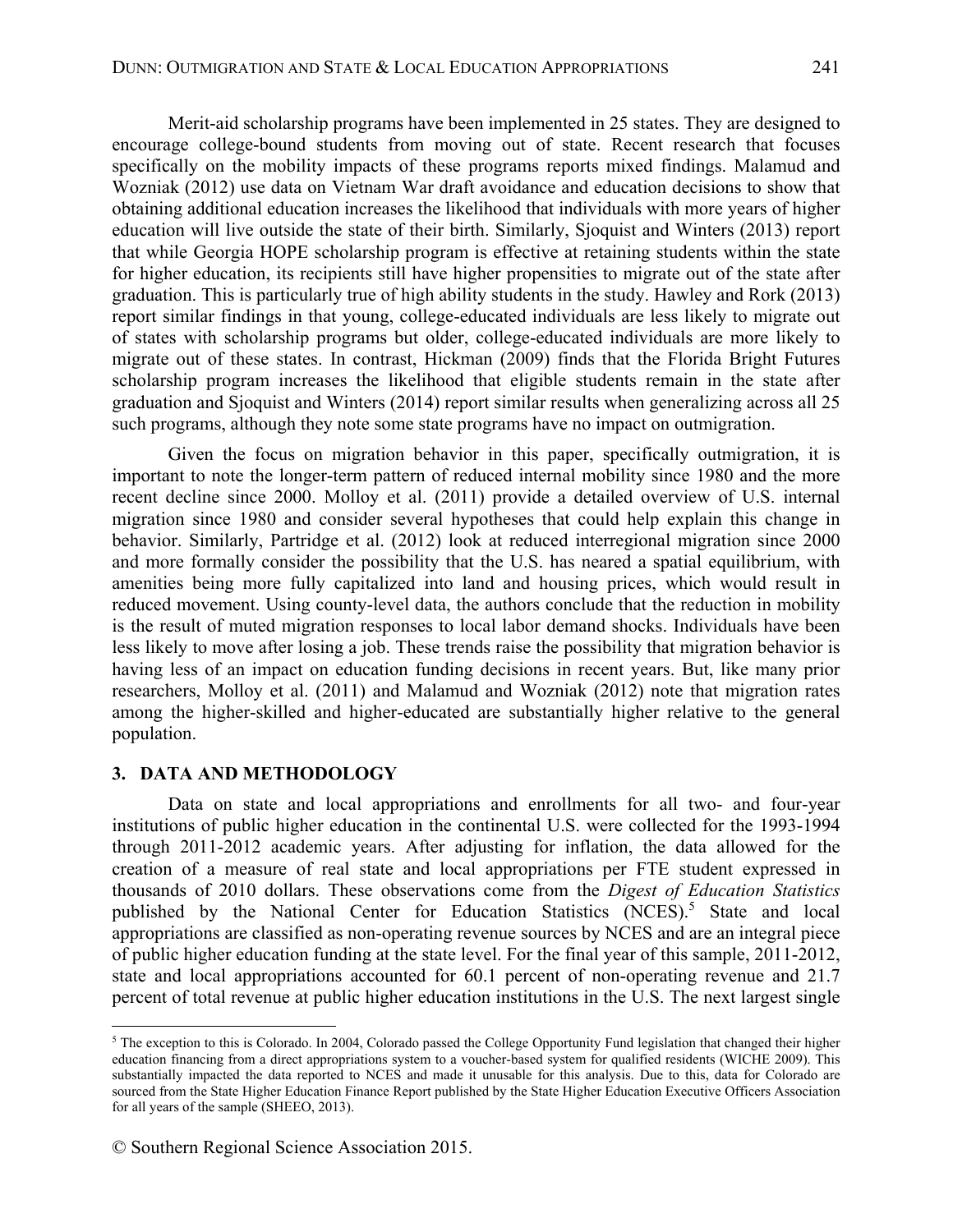source of revenue, and the largest source of operating revenue, was tuition and fees which accounted for 20.6 percent of total revenue.

The independent variables of primary interest for this work are state outmigration and adjusted gross income (AGI) of out-migrants. Data on each come from the Internal Revenue Service (IRS), Statistics of Income, Migration Data, which are collected annually from 1991- 1992 through 2009-2010.<sup>6</sup> The outmigration observations are expressed as total outmigration from the state as a percentage of state population in the initial year. It should be noted that a more precise measure of outmigration of college-educated residents may be desirable to test the specific hypothesis that legislators are resistant to funding public higher education if it is demonstrated that graduates leave the state; however, that information is not available on an annual basis for the timeframe of this study. The U.S. Census Bureau's American Community Survey does provide data on mobility by educational attainment but this data series begins in 2005 and does not provide state-specific outmigration data. The IRS data are the best available and allow for closer examination of an association between total outmigration and public higher education funding compared with previous research. It is also true that more educated residents have traditionally moved at a higher rate than the population as a whole, as noted by Molloy et al. (2011) and Malamud and Wozniak (2012). For instance, 1.94 percent of the population moved between states during 2013 while 2.53 percent of those with a bachelor's degree moved between states. The AGI of out-migrants observations are also collected from the IRS data and are expressed as real AGI per out-migrant for each state. This allows for examination of the possibility that lost income from out-migrants reduces the ability of states to fund public higher education.

Independent variables relating to the economic conditions within a state start with real personal income per capita, sourced from the U.S. Bureau of Economic Analysis. This will provide a measure of the economic environment in each state and can also be seen as an indication of the ability and willingness of a state to fund public higher education. Additionally, annual real income growth is calculated to allow for identification of recessionary and expansionary years within each state. Additional information on state economic conditions is given by real total state and local revenue per capita, collected from the U.S. Census Bureau, and the ratio of the state unemployment rate to the national unemployment rate, constructed with data from the U.S. Bureau of Labor Statistics. Real total state and local revenue per capita is a measure of the ability of states to fund public higher education. While income and the associated taxes are an important source of revenue for many states, sales and gross receipts taxes are actually the largest source of revenue across all states as noted above and seven states have no state income tax. Relying on a measure of income alone may not sufficiently describe a state's ability to fund public higher education and relying on total revenues alone could be problematic as annual revenues are impacted by changes in policies and rates. The correlation between income and total revenue for the sample is 0.57. Likewise, the level of unemployment is an important economic indicator. In this paper, a ratio of the state unemployment rate divided by the national unemployment rate indicates the state relative labor market environment. This should

 $\overline{a}$ 

<sup>&</sup>lt;sup>6</sup> The timing of the IRS migration data is important to note. The 2009-2010 migration data are the most recent available and provide information on residence changes between calendar years 2009 and 2010. The dates presented here are not related to tax years. It should also be noted that future IRS migration data will include additional information that allows for disaggregation by age and income ranges, however this type of information was not available for the current sample.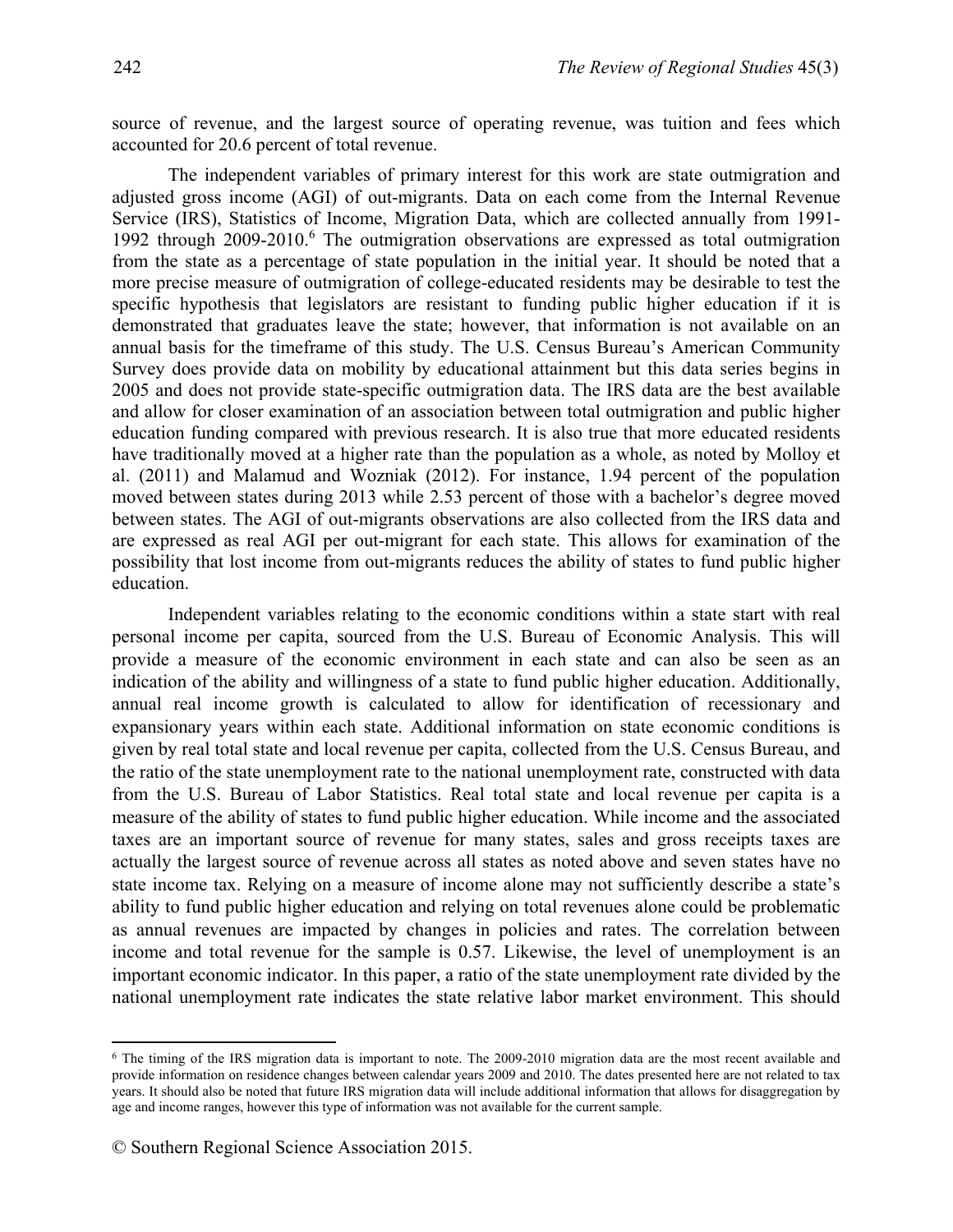also help to control for the possibility that any estimated impacts of outmigration are actually capturing the impacts of a deteriorating labor market.

Other independent variables include total FTE enrollment in public higher education, percent of enrollment in private institutions, a measure of educational attainment, median age, and political party in power. Total FTE enrollment in public higher education is meant to control for the impact of economies of scale that could lead to reduced funding on a per student basis. Controlling for the share of total higher education enrollment that is in private institutions provides a measure of the demand or preference for public higher education in a state. Both enrollment measures come from data in the Digest of Education Statistics, NCES. Educational attainment is measured as the share of the state population with at least a bachelor's degree. A state with a higher share of college graduates should more likely place greater value on access to higher education and be more willing to fund it. Median age provides a measure of the age distribution in a state. States with a higher median age may be less willing and/or more able to fund public higher education and may place more importance on other spending areas. The educational attainment and median age observations come from the U.S. Census Bureau. Finally, to control for political factors, a dummy variable is created that is equal to one if both the state legislature and the governor's office are controlled by Republicans and equal to zero otherwise.<sup>7</sup> This variable was constructed using data from the National Conference of State Legislatures and the National Governors Association.

| Variable $(n = 911)$                  | Mean    | Std. Dev. | Min.             | Max.      |
|---------------------------------------|---------|-----------|------------------|-----------|
| Real appropriations per FTE           | 7,963   | 2,011     | 2,209            | 15,919    |
| Growth rate of real appropriations    | $-1.31$ | 7.79      | $-41.81$         | 56.53     |
| Outmigration                          | 2.97    | 0.80      | 1.31             | 5.85      |
| Real income per capita                | 36,460  | 6,143     | 23,286           | 58,566    |
| Growth rate of real income per capita | 1.43    | 2.23      | $-11.16$         | 9.65      |
| Real total revenue per capita         | 8,475   | 1,803     | 5,279            | 18,652    |
| Growth rate of total revenue          | 3.03    | 13.07     | $-40.32$         | 106.61    |
| Adjusted gross income per out-migrant | 30,899  | 8,535     | 16,005           | 82,163    |
| Enrollment                            | 185,680 | 205,588   | 15,426           | 1,468,908 |
| Growth rate of enrollment             | 2.06    | 3.02      | $-9.81$          | 18.83     |
| Unemployment ratio                    | 0.99    | 0.21      | 0.39             | 1.68      |
| Median age                            | 35.9    | 2.2       | 26.7             | 42.4      |
| Educational attainment                | 24.3    | 4.8       | 13.1             | 38.7      |
| Percent private enrollment            | 22.8    | 12.4      | 1.2              | 57.7      |
| Republican control                    | 0.23    | 0.42      | $\boldsymbol{0}$ | 1         |

|  |  |  | <b>Table 1: Descriptive Statistics</b> |
|--|--|--|----------------------------------------|
|--|--|--|----------------------------------------|

 $\overline{a}$ 

<sup>7</sup> The estimations were also completed with separate dummy variables for the state legislature and the governor's office and the results were very similar to those reported below. The combined dummy variable measure exhibited the most explanatory power.

<sup>©</sup> Southern Regional Science Association 2015.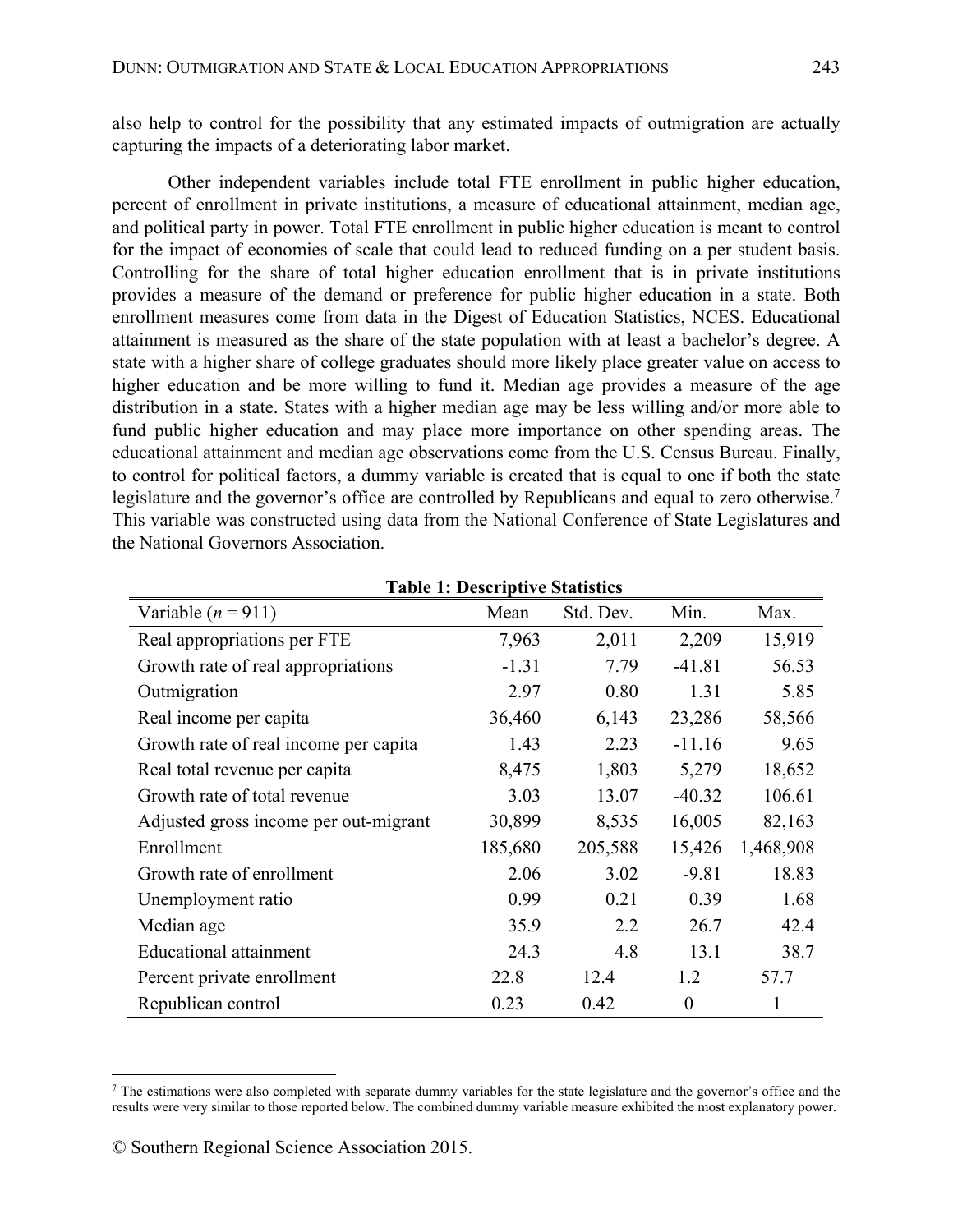All independent variables are lagged one year to account for the timing of the legislative decision making process. It is unlikely that legislators will have immediate access to information on economic conditions in their state and, even if they do, the timing of the budgeting cycle is likely to mean that they cannot act on this information right away. The lag of the independent variables has the additional benefit of limiting concerns of bias that could be introduced by the existence of any unobservable factors. There are a total of 911 state-level observations as Alaska and Hawaii are not included in the sample because the decision to migrate out of these states is not comparable to the outmigration decision among the continental states. The observation for Louisiana in 2006 is dropped from the sample as outmigration from the state was substantially impacted by the effects of Hurricane Katrina, although appropriations and income were impacted to a lesser degree in that year. Descriptive statistics for all variables can be found in Table 1.

A fixed-effects panel data model is estimated that allows me to control for any timeinvariant state-specific factors that may impact appropriations. In addition, a year dummy variable  $\alpha$ ) is created to control for any factors that may have impacted all states in a given year. The reduced form model to be estimated is motivated by the work of Humphreys (2000) that demonstrates the need to control for time and non-varying state specific effects when examining state and local appropriations. Humphreys (2000) focuses specifically on the relationship between income per capita and state and local appropriations while the model presented here considers several additional explanatory variables that may impact the level of appropriations in a state, with a primary interest in the role of outmigration. This expanded model takes the following form:

(1)  $app_{i,t} = \alpha_t + \gamma_i + \beta_1$ outmi $g_{i,t} + \beta_2$ outagi $i_{i,t} + \beta_3$ inc $i_{i,t} + \beta_4$ rev $i_{i,t}$  $\beta_5$ enroll<sub>it</sub> +  $\beta_6$ uemp<sub>it</sub> +  $\beta_7$ age<sub>it</sub> +  $\beta_8$ edu<sub>it</sub> +  $\beta_9$ priv<sub>it</sub> +  $\beta_{10}$ rep<sub>it</sub> +  $u_{i,t}$ 

where *app* is real state and local appropriations to public higher education per FTE student, *outmig* is total state outmigration as a percent of state population, *outagi* is real adjusted gross income per out-migrant, *inc* is real personal per capita income, *rev* is real total state and local revenue per capita, *enroll* is total FTE enrollment in public higher education, *uemp* is the ratio of the state unemployment rate to the national unemployment rate, *age* is median age, *edu* is percent of the population with at least a bachelor's degree, *priv* is the percent of students enrolled in private higher education institutions, and *rep* is a dummy variable equal to one if the state legislature and governor's office are controlled by Republicans. The subscript *i* indicates state and  $t$  indicates year with  $\gamma_i$  and  $\alpha_t$  representing state and year fixed effects, respectively.

In addition to examining the level of state and local appropriations per FTE student, it is also useful to consider the rate of change of state and local appropriations. Although total enrollments are controlled for in the initial estimation, this specification allows for the removal of any impacts of enrollment changes and can also control for any unobservable factors between states that could be relevant to public higher education funding. While Humphreys (2000) considers the relationship between income growth and appropriations growth, this analysis updates and expands on that by introducing measures of the growth in total revenue and enrollment while retaining all other control variables from Equation (1). This results in the following empirical model to be estimated:

(2)  $appg_{i,t} = \alpha_t + \gamma_i + \beta_1$ outmi $g_{i,t} + \beta_2$ outagi<sub>i,t</sub> +  $\beta_3$ inc $g_{i,t}$  +  $\beta_4$ rev $g_{i,t}$  +  $\beta_5$ enrollg<sub>it</sub> +  $\beta_6$ uemp<sub>it</sub> +  $\beta_7$ age<sub>it</sub> +  $\beta_8$ edu<sub>it</sub> +  $\beta_9$ priv<sub>it</sub> +  $\beta_{10}$ rep<sub>it</sub> + u<sub>it</sub>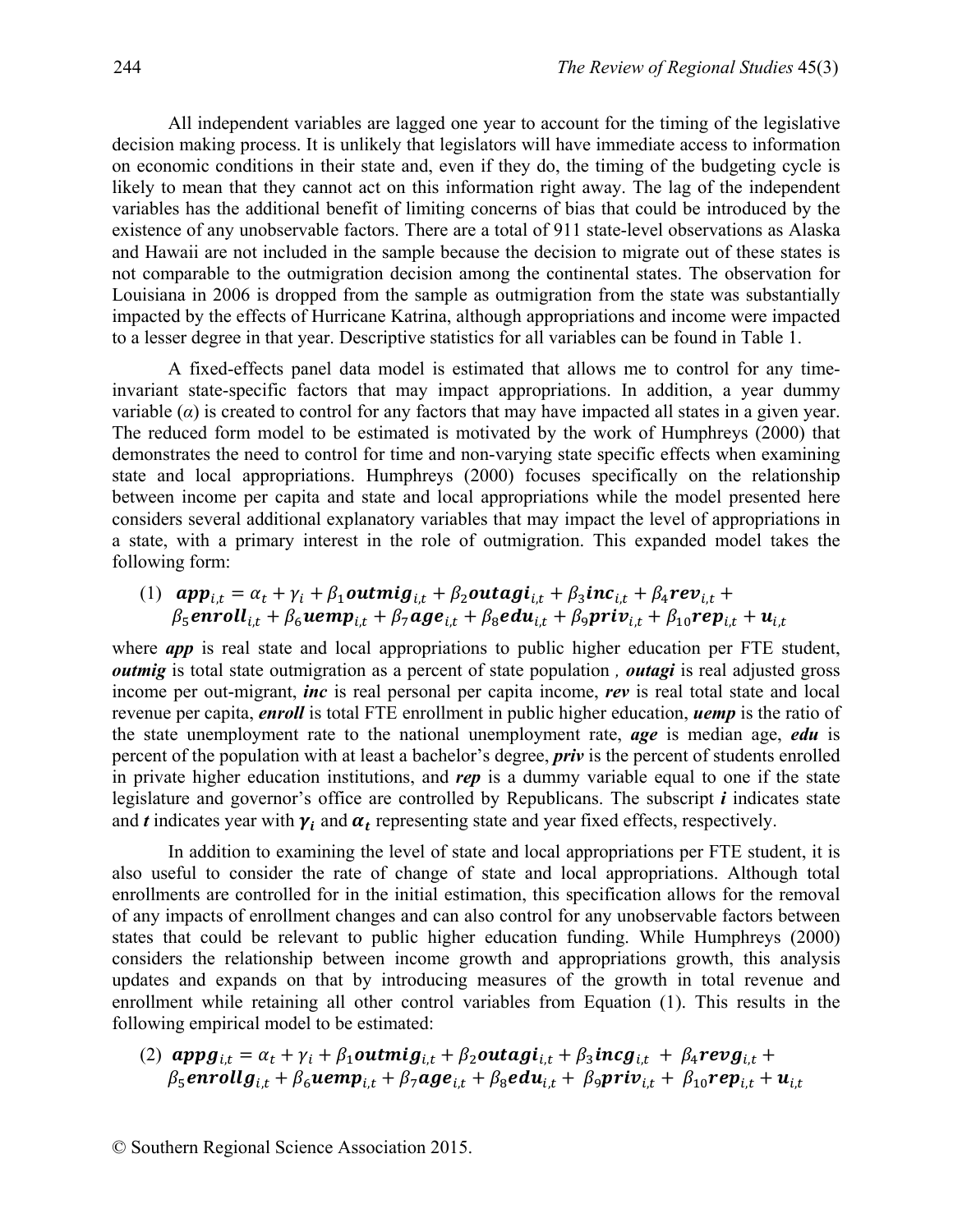where *appg* is the annual growth rate of real state and local appropriations to public higher education, *incg* is the annual growth rate of real personal per capita income, *revg* is the annual growth rate of real total state and local revenue per capita, and *enrollg* is the annual growth rate of total FTE enrollment in public higher education.

### **4. ESTIMATION RESULTS**

The estimation results concerning the level of state and local appropriations to public higher education per FTE student are presented below in Table 2. In keeping with previous work in the area, specifically Strathman (1994) and more recently Rizzo (2006), the rate of outmigration has a negative relationship with state and local appropriations per FTE student that is significant at the one percent level as shown in the Model 1 results. A one percentage point increase in outmigration is associated with a \$339 decrease in appropriations per FTE student while the implied elasticity is relatively small at -0.13. Although the results are not reported here, different lag structures for the outmigration variable were considered to examine the robustness of the estimates. The relationship between appropriations and outmigration with no lag proves to be statistically insignificant, providing evidence that the relationship is not spurious. The coefficient on outmigration lagged two years is estimated to be \$323 and is statistically significant at the five percent level while a lag of three years is statistically insignificant. These results taken as a whole suggest that prior outmigration trends impact appropriation levels but the effects are relatively short lived as would be expected if decision makers are responding to more recent developments.

The average AGI of out-migrants is also statistically significant at the one percent level, although the magnitude is small with a \$1,000 increase in AGI per out-migrant associated with a nearly \$20 reduction in appropriations per FTE student. The implied elasticity is close to zero at -0.08. The results indicate that increased outmigration in general is associated with a reduction in public higher education funding and, while average AGI of out-migrants is statistically significant, it seems that its economic significance is somewhat limited.

The estimated relationship between state and local appropriations and income is also in keeping with previous findings, as real personal per capita income increases by \$1,000, appropriations per FTE student increase by approximately \$252. Based on the estimates and the variable means, the elasticity between the two variables is 1.15. Humphreys (2000) reported a coefficient estimate of \$430 and an elasticity of 1.39 using an earlier sample from 1969 to 1994. The fact that the coefficient estimate and elasticity reported here are smaller than the estimates in the previous work is not surprising as overall funding levels have decreased over time and there is likely less room for further discretionary reductions in appropriations. State and local total revenue per capita exhibits a similar relationship, as a \$1,000 increase in total revenue per capita is associated with a nearly \$116 increase in appropriations per FTE student, but the elasticity is considerably less at 0.12. Of these four variables, the elasticity estimates not surprisingly suggest that income is the most important factor for determining the level of public higher education funding. This is likely due to the importance of income as a source of revenue and to the fact that increases or decreases in income are strong signals of economic conditions within a state. As mentioned above, total state and local revenue per capita may have a less direct relationship with public higher education funding due to changes in tax rates and policies and the variety of sources from which revenue is pulled. This could lead to revenue being a less clear signal of the economic conditions in a state.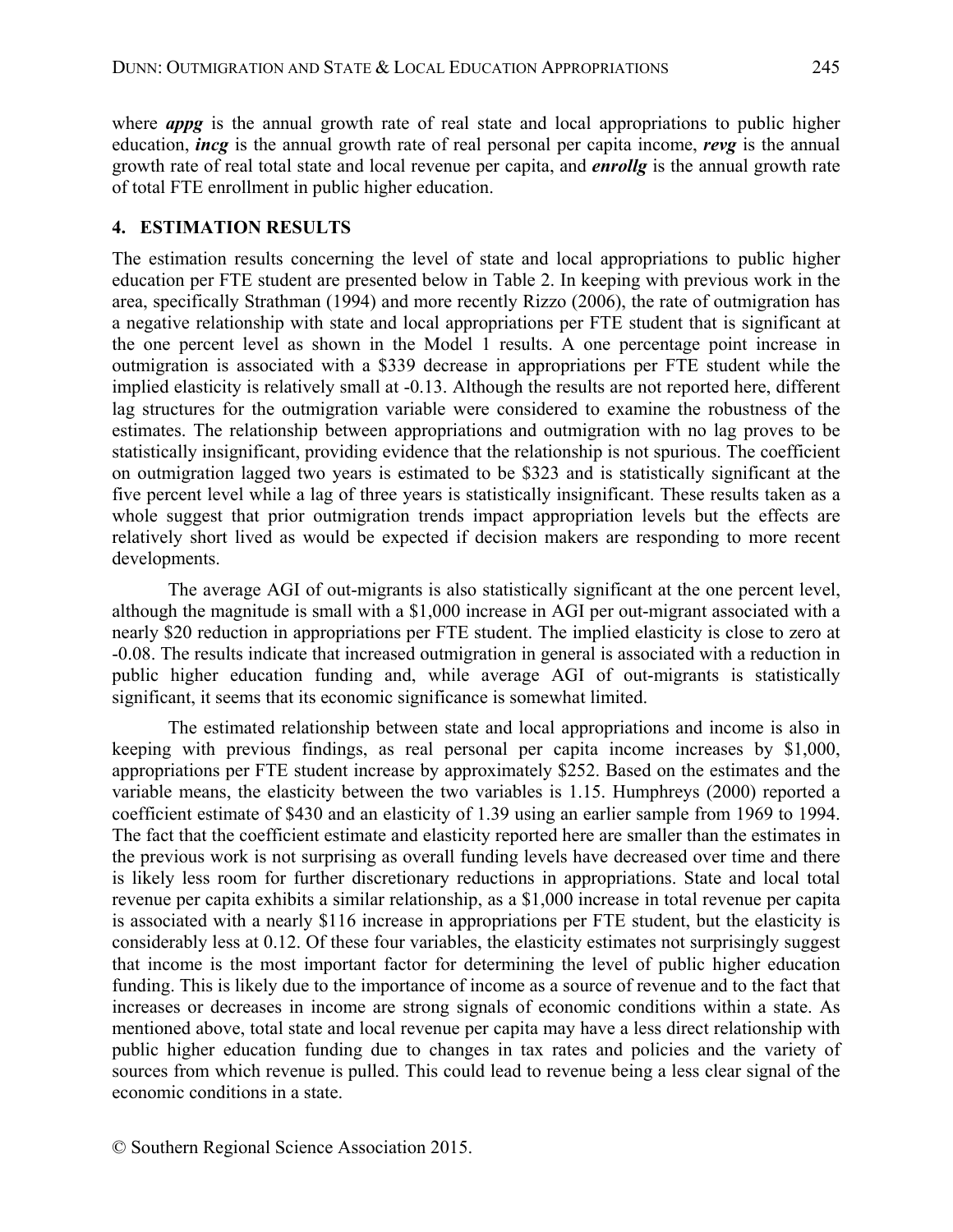| Variable $(n=911)$                   | Model 1     | Model 2               | Model 3                                         | Model 4                 |
|--------------------------------------|-------------|-----------------------|-------------------------------------------------|-------------------------|
|                                      | $-338.9***$ |                       |                                                 | $-337.5***$ $-338.3***$ |
| Outmigration $(t-1)$                 | (2.59)      |                       |                                                 | $(2.59)$ $(2.59)$       |
|                                      |             | $-294.2**$            |                                                 |                         |
| $Out migration_{(t-1)}$ , Recession  |             | (2.23)                |                                                 |                         |
| Outmigration $(t-1)$ , Expansion     |             | $-346.6***$           |                                                 |                         |
|                                      |             | (2.66)                |                                                 |                         |
| Income per capita, thousands $(t-1)$ |             | $252.3***$ $259.1***$ |                                                 | 257.8***                |
|                                      |             | $(11.98)$ $(12.22)$   |                                                 | (12.17)                 |
| Income per capita $(t-1)$ ,          |             |                       | 259.8***                                        |                         |
| Recession                            |             |                       | (12.17)                                         |                         |
| Income per capita $(t-1)$ ,          |             |                       | 256.1***                                        |                         |
| Expansion                            |             |                       | (12.14)                                         |                         |
| Revenue per capita,                  |             | $115.8***$ $113.0***$ | $116.6***$                                      |                         |
| thousands $(t-1)$                    |             | $(2.96)$ $(2.90)$     | (2.99)                                          |                         |
| Revenue per capita (t-1),            |             |                       |                                                 | $128.6***$              |
| Recession                            |             |                       |                                                 | (3.26)                  |
| Revenue per capita $(t-1)$ ,         |             |                       |                                                 | $112.4***$              |
| Expansion                            |             |                       |                                                 | (2.88)                  |
| AGI per out-migrant,                 |             |                       | $-19.5***$ $-19.3***$ $-19.2**$                 | $-19.4***$              |
| thousands $(t-1)$                    |             |                       | $(2.61)$ $(2.59)$ $(2.56)$ $(2.60)$             |                         |
| FTE Enrollment, thousands $(t-1)$    |             |                       | $-2.27***$ $-2.19***$ $-2.27***$ $-2.23***$     |                         |
|                                      |             |                       | $(3.19)$ $(3.08)$ $(3.19)$                      | (3.14)                  |
| Unemployment ratio( $t-1$ )          |             |                       | $-654.2***$ $-703.7***$ $-700.6***$             | $-696.1***$             |
|                                      |             |                       | $(3.32)$ $(3.57)$ $(3.54)$ $(3.52)$             |                         |
| Median $age_{(t-1)}$                 |             |                       | $-115.7$ ** $-104.0$ ** $-111.3$ ** $-110.7$ ** |                         |
|                                      |             |                       | $(2.30)$ $(2.07)$ $(2.22)$ $(2.20)$             |                         |
| Educational attainment $(t-1)$       |             |                       | $-372.0***$ $-377.2***$ $-379.4***$ $-378.6***$ |                         |
|                                      |             |                       | $(6.30)$ $(6.40)$ $(6.42)$ $(6.41)$             |                         |
| Percent private enrollment $(t-1)$   | $-5.15$     | $-5.15$               | $-4.98$                                         | $-5.00$                 |
|                                      | (0.81)      | (0.82)                | (0.79)                                          | (0.79)                  |
| Republican control $(t-1)$           | $-303.1***$ | $-305.8***$           | $-302.5***$                                     | $-303.6***$             |
|                                      | (4.07)      | (4.11)                | (4.07)                                          | (4.08)                  |
| $R^2$                                | 0.71        | 0.72                  | 0.72                                            | 0.72                    |
| $F$ -stat                            | 74.51       | 72.54                 | 72.34                                           | 72.37                   |

**Table 2: FE Estimation Results (Dep. Var. = Appropriations per FTE)** 

*Note*. T-statistics reported in parentheses. Levels of significance: \*\*\* 1%; \*\* 5%; \* 10%.

Total FTE enrollment is statistically significant at the one percent level and indicates that economies of scale are present in funding as states with larger enrollments tend to have lower appropriations per FTE student. As expected, the unemployment ratio is negative and statistically significant at the one percent level. As a state experiences an unemployment rate above the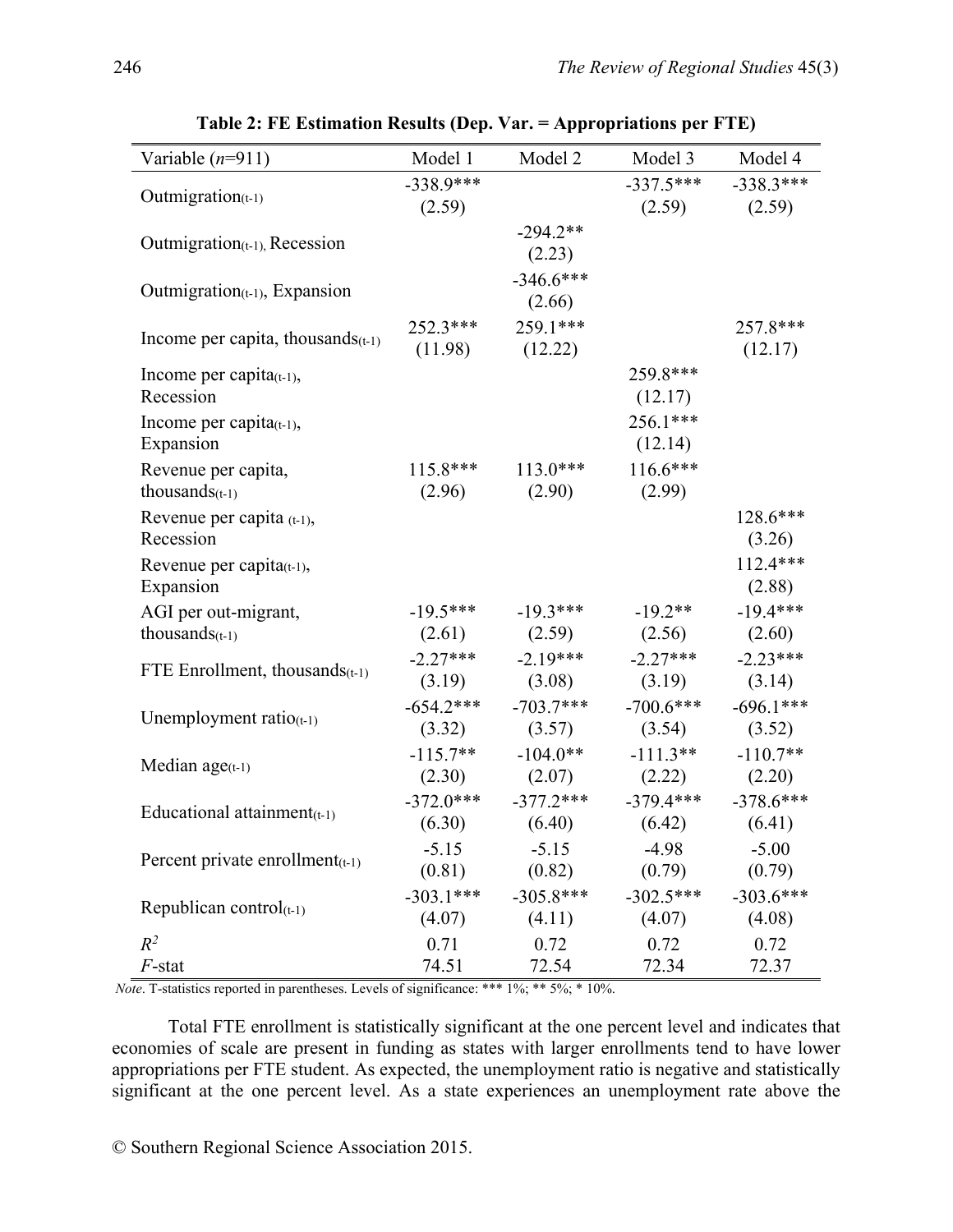national unemployment rate, funding for public higher education per FTE student decreases, although the corresponding elasticity is relatively low at -0.08. This is further evidence of the relationship between state economic conditions and public higher education funding. The results also indicate that states with older populations are less willing and/or able to fund public higher education and, surprisingly, states with higher levels of educational attainment, measured as the percent of the population with at least a bachelor's degree, are also less willing to fund public higher education. Finally, states in which the Republican Party controls both the legislature and the governor's office tend to have lower state and local appropriations per FTE student over the sample period. The descriptive statistics show that this situation of Republican control occurred 23 percent of the time across the 48 states and 19 years comprising the sample.

Models 2, 3, and 4 add an additional layer of information by examining the possibility that outmigration, income, or state and local revenues impact appropriations per FTE student differently during state recessions and expansions. To identify such effects, two dummy variables were created that identified recessionary years within a state as those that had negative income growth and identified expansionary years within a state as those that had positive income growth.<sup>8</sup> Of the 911 observations in the sample 203 were identified as recessionary (22.3 percent) while the remaining 708 were identified as expansionary (77.7 percent). This is a higher proportion of recessionary years than the sample used by Humphreys (2000) due to the financial crisis of the late 2000s and ensuing national recession.

The estimation results in Model 2 indicate that outmigration has a more negative impact on public higher education funding during expansions compared with recessions. An F-test of the equality of these two coefficients rejects the null hypothesis at the five percent level of significance. The reduction in appropriations associated with outmigration is 16.4 percent larger during expansionary periods. The impact of changes in income per capita on appropriations per FTE student proves to be more consistent across expansions and recessions as shown in Model 3, although an F-test indicates that the coefficients are statistically different at the five percent level with impacts being larger during recessions. However, the difference between the estimated coefficients is only 1.4 percent. Finally, Model 4 shows that the estimates for state and local revenue per capita are similar to those for income with larger associated impacts during recessions compared with expansions. This is confirmed with an *F*-test that rejects the null hypothesis of equality of the coefficients at the five percent level of significance. The sign and statistical significance of the other estimated coefficients are consistent across all specifications. Taking the results for income and revenue together leads to the conclusion that state and local appropriations per FTE student tend to decrease more during recessions than they increase during expansions. These estimates do not necessarily imply reduced funding overall, as expansionary periods are more much more frequent than recessionary periods. Outmigration shows the opposite pattern of having a greater estimated impact during expansions. This may be due to the fact that other economic indicators, namely income and total revenue, are of more importance to decision makers during recessionary periods, while outmigration during an expansion may lead to decision makers being less willing to commit funds to public higher education.

 $\overline{a}$ 

<sup>8</sup> This extension follows Humphreys (2000) and is not specifically in line with the NBER dating process but is similar. There were no years with exactly 0 income change.

<sup>©</sup> Southern Regional Science Association 2015.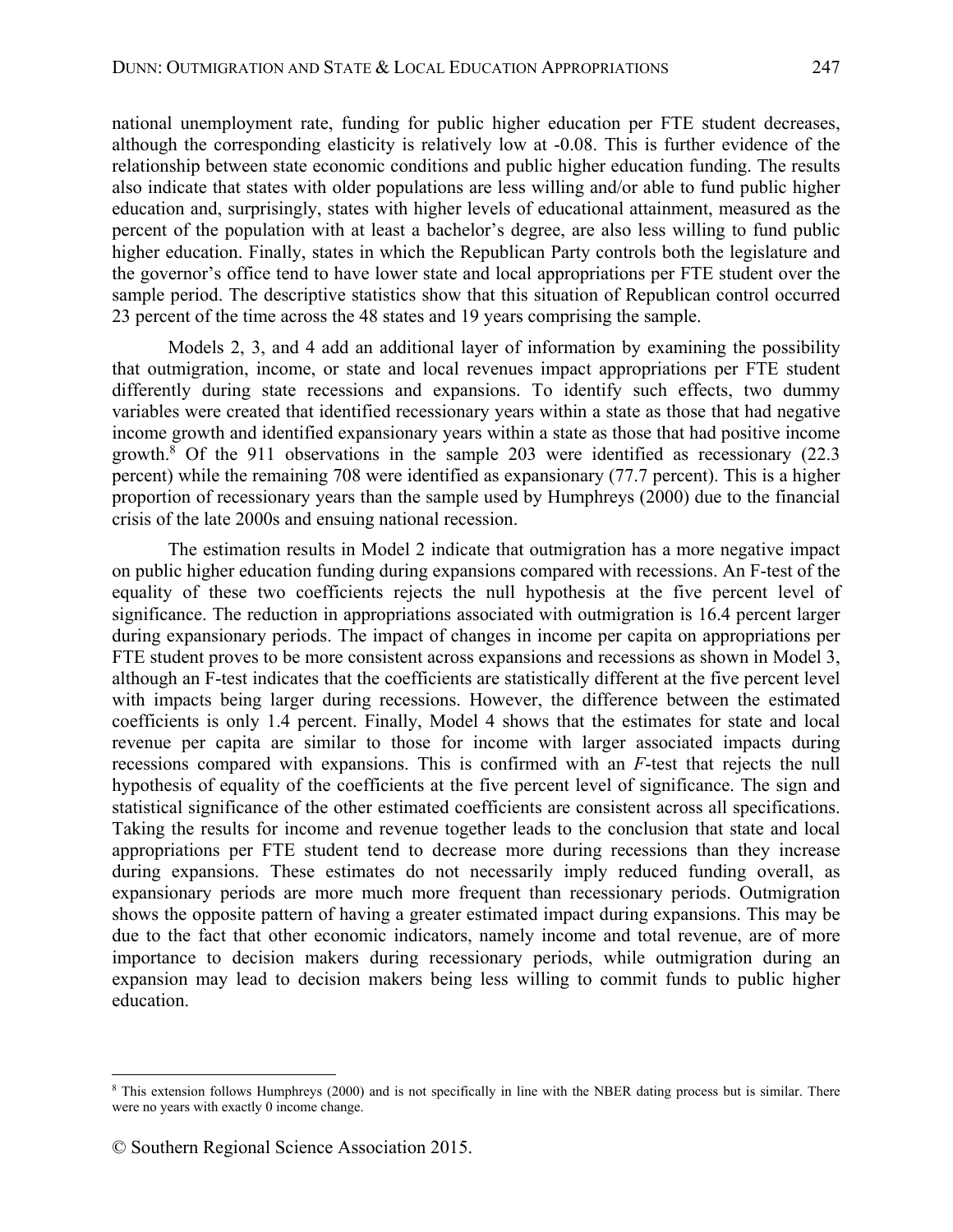The results reported in Table 3 examine the growth rate of real state and local appropriations with the variables related to income, revenue, and enrollment also being measured as growth rates. The results for Model 1 indicate that the growth rate of real personal per capita income is estimated to have a positive relationship with the growth rate of state and local appropriations at the one percent level of significance. No other variables in this estimation are statistically significant, which shows that while they may be determinants of the level of funding they are not relevant when considering the rate of change in funding. Examining the growth rate of income per capita across expansions and recessions results in a significantly different outcome than that reported above. The growth rate of income per capita has a positive and statistically significant relationship with the growth rate of appropriations during recessions but not during expansions. This is similar to the findings of Humphreys (2000), although he reports a statistically significant relationship during both expansions and recessions with the coefficient estimate during expansions (0.188) being considerably smaller than the estimate during

| Variable $(n=911)$                                              | Model 1    | Model 2  |
|-----------------------------------------------------------------|------------|----------|
|                                                                 | $-0.636$   | $-0.661$ |
| Outmigration $(t-1)$                                            | (0.49)     | (0.51)   |
|                                                                 | $-0.036$   | $-0.040$ |
| AGI per out-migrant, thousands $(t-1)$                          | (0.49)     | (0.55)   |
|                                                                 | $0.472***$ |          |
| Growth rate of per capita income $(t-1)$                        | (3.41)     |          |
|                                                                 | $-0.019$   | $-0.018$ |
| Growth rate of per capita revenue( $t-1$ )                      | (0.64)     | (0.63)   |
|                                                                 | $-0.106$   | $-0.106$ |
| Growth rate of FTE enrollment $(t-1)$                           | (1.11)     | (1.11)   |
|                                                                 | $-1.456$   | $-1.580$ |
| Unemployment ratio( $t-1$ )                                     | (0.84)     | (0.91)   |
|                                                                 | $-0.367$   | $-0.518$ |
| Median $age(t-1)$                                               | (0.75)     | (1.05)   |
| Educational attainment $(t-1)$                                  | $-0.038$   | $-0.117$ |
|                                                                 | (0.07)     | (0.22)   |
| Percent private enrollment $(t-1)$                              | $-0.011$   | $-0.010$ |
|                                                                 | (0.17)     | (0.17)   |
| Republican control $(t-1)$                                      | $-1.007$   | $-0.979$ |
|                                                                 | (1.38)     | (1.34)   |
| Growth rate of income $(t-1)$ , Recession                       |            | 1.039*** |
|                                                                 |            | (3.19)   |
| Growth rate of income <sub><math>(t-1)</math></sub> , Expansion |            | 0.261    |
|                                                                 |            | (1.48)   |
| $R^2$                                                           | 0.43       | 0.43     |
| F-stat                                                          | 22.52      | 22.52    |

**Table 3: FE Estimation Results (Dep. Var. = Growth Rate of Appropriations)** 

*Note. t*-statistics reported in parentheses. Levels of significance: \*\*\* 1%; \*\* 5%; \* 10%.

© Southern Regional Science Association 2015.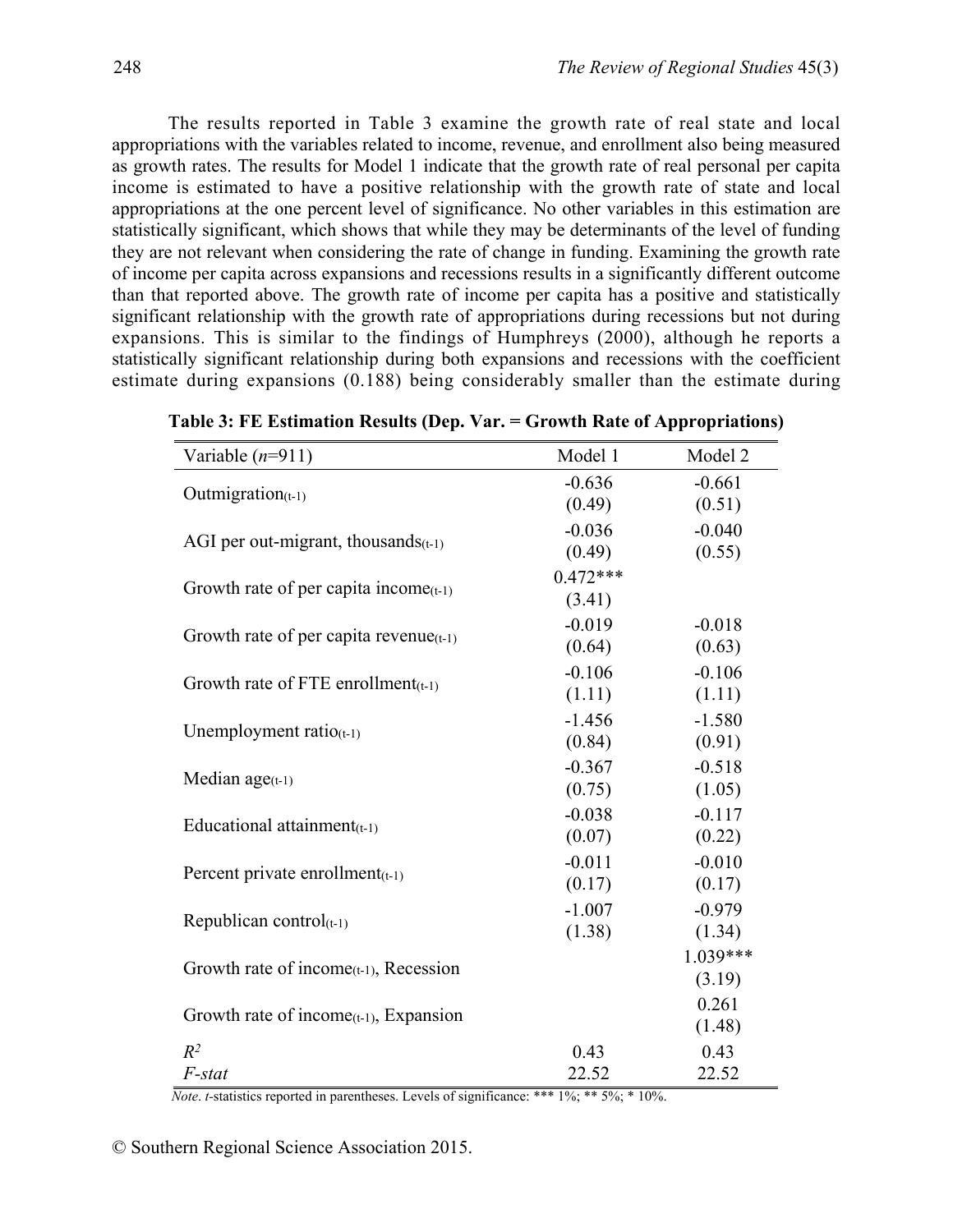recessions (0.870). These results, along with those reported above, provide evidence that the cuts to funding associated with a drop in income per capita during recessions are larger than the increases in funding associated with a rise in income per capita during expansions and it is likely that changes in enrollment may mask this to some extent when examining funding per FTE student. In addition, this discrepancy between public higher education funding during expansions and recessions seems to have widened over the past two decades.

#### **5. CONCLUSION**

This paper focuses on the relationship between state outmigration rates and state and local appropriations for public higher education while also considering the impacts of other political, social, and economic variables. The sample utilized spans the 1993-1994 to 2011-2012 academic years and relies on annual migration data from the IRS to construct a panel data set. This differs from previous research that has been restricted to considerably fewer observations of outmigration. The results of the fixed-effects estimation show that increased rates of outmigration are associated with decreased levels of state and local appropriations per FTE student. Specifically, a one percentage point increase in outmigration leads to a \$339 reduction in funding per FTE student, a more than four percent decrease based on the sample mean. This result supports Justman and Thisse (1997, 2000) who suggest education funding at a subnational level can lead to underinvestment as jurisdictions become increasingly worried about mobility of residents. While the available data do not allow for disaggregation by age or education, future IRS data will allow for disaggregation by age and utilization of these more detailed observations would represent a valuable addition to the literature.

One specific mechanism of this relationship between outmigration and appropriations per FTE student is able to be tested here, the possibility that a loss of income from out-migrants limits the ability of a state to fund public higher education. The measure of AGI per out-migrant does prove to be statistically significant but the economic magnitude is limited, suggesting that a simple loss of income and associated revenue from out-migrants is likely not a major factor in the determination of public higher education funding levels.

In addition to the findings related to outmigration, the results show that income per capita and total state and local revenue per capita each have a positive relationship with state and local appropriations per FTE student as expected. The elasticity associated with income is estimated to be 1.15 while the elasticity associated with total state and local revenue is estimated to be 0.12. Following these initial findings, a dummy variable is created to identify state-specific expansions and recessions with the intent of examining how impacts may differ across the business cycle. The ensuing estimates indicate that changes in the outmigration rate have relatively larger impacts during expansions while changes in income per capita and total revenue per capita have relatively larger impacts during recessions. Examination of the growth rate of state and local appropriations and the growth rate of income per capita, which allows for removal of any enrollment effects, supports the finding that appropriations are reduced more during recessions than they are increased during expansions. In summary, the findings presented here highlight a number of factors that are important for the determination of state and local appropriations per FTE student over the sample period and provide more detailed evidence of the relationship between public higher education funding and outmigration.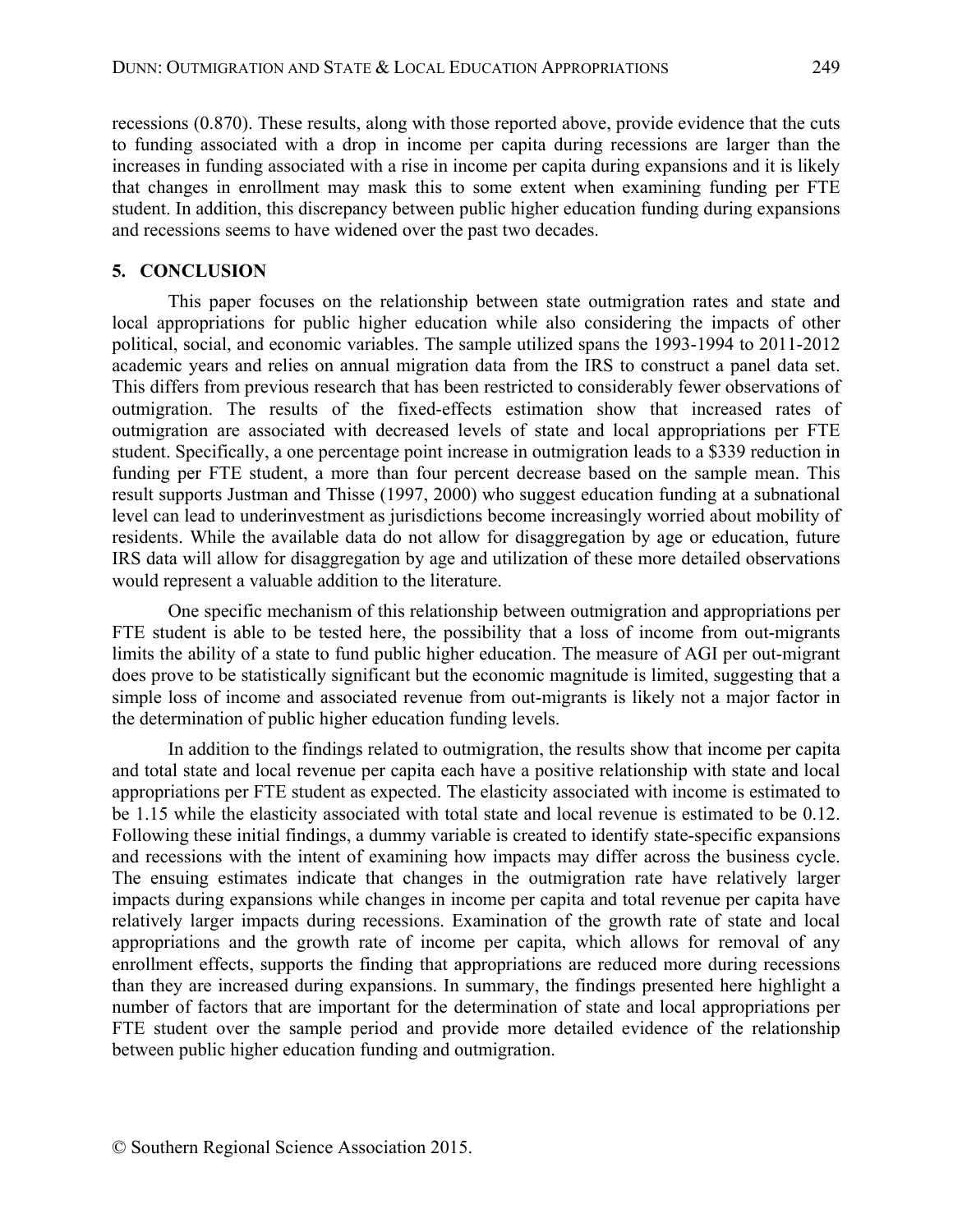#### **REFERENCES**

- Bound, John, Jeffrey Groen, Gabor Kezdi, and Sarah Turner. (2004) "Trade in University Training: Cross-state Variation in the Production and Stock of College-educated Labor," *Journal of Econometrics*, 121, 143−173.
- Clotfelter, Charles T. (1976) "Public Spending for Higher Education: An Empirical Test of Two Hypotheses," *Public Finance*, 32, 177−194.
- Fethke, Gary. (2005) "Strategic Determination of Higher Education Subsidies and Tuitions," *Economics of Education Review*, 24, 601−609.
- Greene, Kenneth V. (1977) "Spillovers, Migration, and Public School Expenditures: The Repetition of an Experiment," *Public Choice*, 29, 85−93.
- Groen, Jeffrey A. (2004) "The Effect of College Location on Migration of College-Educated Labor," *Journal of Econometrics*, 121, 125−142.
- Hadley, Garland R. (1985) "Interstate Migration, Income and Public School Expenditures: An Update of an Experiment," *Public Choice*, 46, 207−214.
- Hawley, Zackary B. and Jonathan C. Rork. (2013) "The Case of State Funded Higher Education Scholarship Plans and Interstate Brain Drain," *Regional Science and Urban Economics*, 43, 242−249.
- Hickman, Daniel C. (2009) "The Effects of Higher Education Policy on the Location Decision of Individuals: Evidence from Florida's Bright Futures Scholarship Program," *Regional Science and Urban Economics*, 39, 553−562.
- Hoenack, Stephen A. and Daniel J. Pierro. (1990) "An Econometric Model of a Public University's Income and Enrollments," *Journal of Economic Behavior and Organization*, 14, 403−423.
- Holland, David W. (1974) "The Impact of Benefit Spillovers Upon Economic Efficiency in Public School Finance," *American Journal of Agricultural Economics*, 56, 300−305.
- Humphreys, Brad R. (2000) "Do Business Cycles Affect State Appropriations to Higher Education?" *Southern Economic Journal*, 67, 398−413.
- Isserman, Andrew M. (1976) "Interjurisdictional Spillovers, Political Fragmentation and the Level of Local Public Services: A Re-examination," *Urban Studies*, 13, 1−12.
- Justman, Moshe and Jacques François Thisse. (1997) "Implications of the Mobility of Skilled Labor for Local Public Funding of Higher Education," *Economics Letters*, 55, 409−412.
	- \_\_\_\_\_. (2000) "Local Public Funding of Higher Education When Skilled Labor is Imperfectly Mobile," *International Tax and Public Finance*, 7, 247−258.
- Koshal, Rajindar K. and Manjulika Koshal. (1999) "Economies of Scale and Scope in Higher Education: A Case of Comprehensive Universities," *Economics of Education Review*, 18, 269−277.
	- \_\_\_\_\_. (2000) "State Appropriations and Higher Education Tuition: What is the Relationship?," *Education Economics*, 8, 81−89.

<sup>©</sup> Southern Regional Science Association 2015.